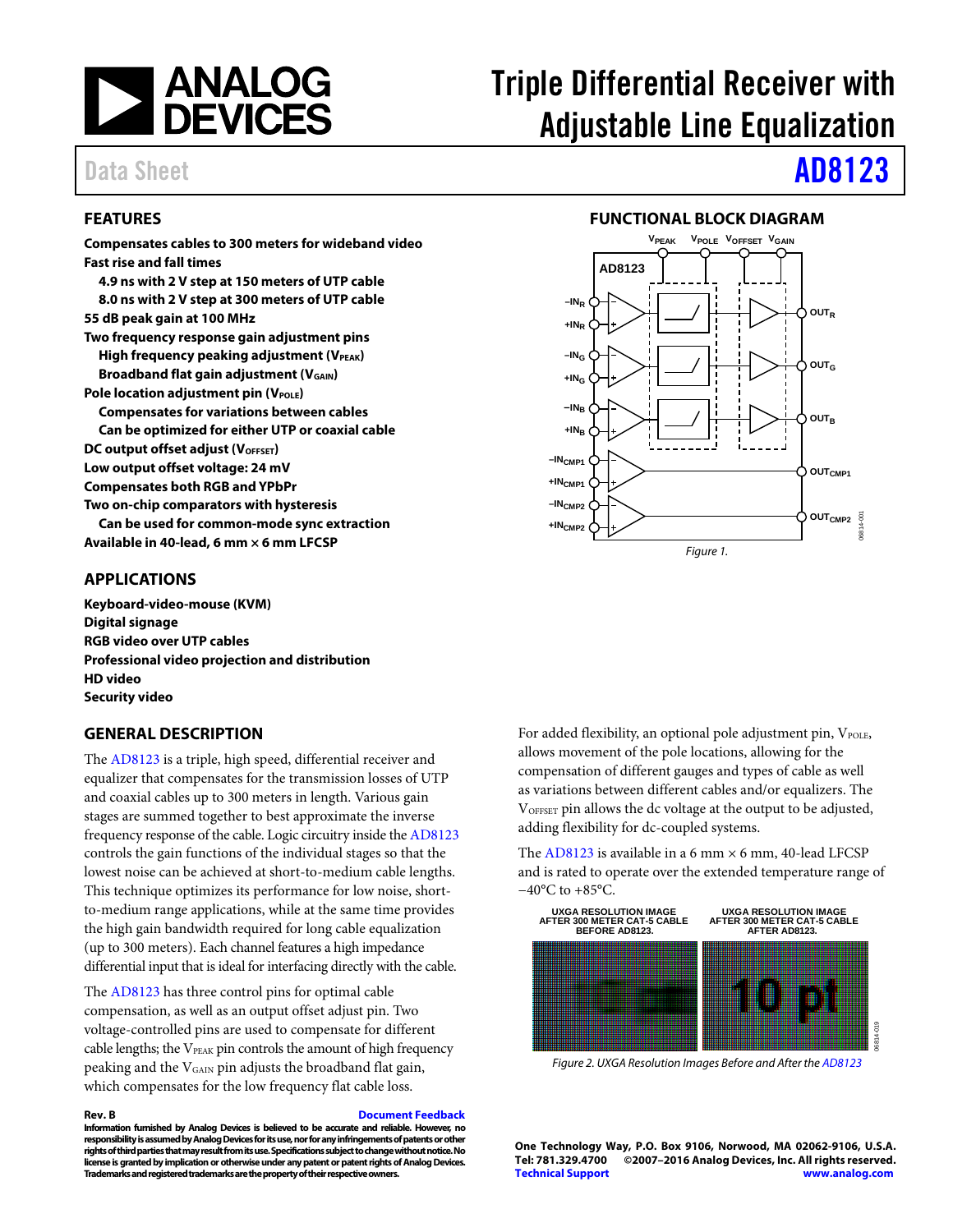## TABLE OF CONTENTS

| Input Common-Mode Voltage Range Considerations  10 |
|----------------------------------------------------|
|                                                    |
|                                                    |

## <span id="page-1-0"></span>**REVISION HISTORY**

| $1/16$ — Rev. A to Rev. B |  |
|---------------------------|--|
|                           |  |
|                           |  |
|                           |  |
|                           |  |
|                           |  |

## **11/07—Rev. 0 to Rev. A**

## **8/07—Revision 0: Initial Version**

| Sync Pulse Extraction Using Comparators 12           |  |
|------------------------------------------------------|--|
|                                                      |  |
|                                                      |  |
|                                                      |  |
|                                                      |  |
|                                                      |  |
|                                                      |  |
| Layout and Power Supply Decoupling Considerations 14 |  |
|                                                      |  |
|                                                      |  |
|                                                      |  |
|                                                      |  |
|                                                      |  |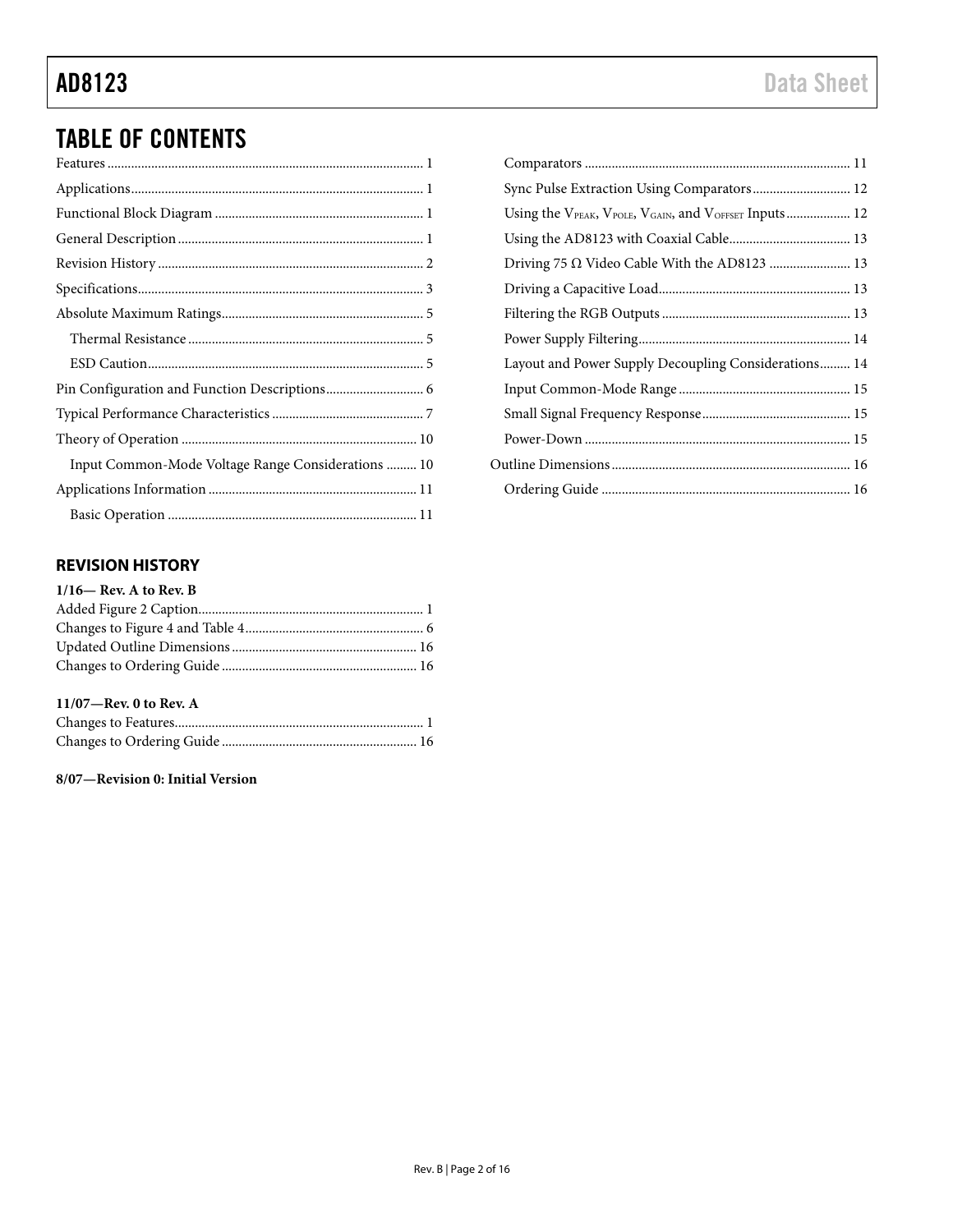## <span id="page-2-0"></span>**SPECIFICATIONS**

 $T_A = 25^{\circ}$ C,  $V_S = \pm 5$  V,  $R_L = 150 \Omega$ , Belden Cable (BL-7987R), VOFFSET = 0 V, VPEAK, VGAIN, and VPOLE are set to recommended settings shown in [Figure 17,](#page-8-0) unless otherwise noted.

<span id="page-2-1"></span>

| Table 1.                              |                                                                       |                    |             |  |  |
|---------------------------------------|-----------------------------------------------------------------------|--------------------|-------------|--|--|
| Parameter                             | <b>Test Conditions/Comments</b>                                       | Min<br><b>Typ</b>  | Unit<br>Max |  |  |
| PEAKING PERFORMANCE (NO CABLE)        |                                                                       |                    |             |  |  |
| Peak Frequency                        | $V_{PEAK} = 2 V, V_{GAIN} = 0.6 V, V_{POLE} = 1 V$                    | 100                | <b>MHz</b>  |  |  |
|                                       | $V_{PEAK} = 2 V, V_{GAIN} = 0.6 V, V_{POLE} = 2 V$                    | 105                | MHz         |  |  |
| Peak Gain                             | $V_{PEAK} = 2 V, V_{GAIN} = 0.6 V, V_{POLE} = 1 V$                    | 45                 | dB          |  |  |
|                                       | $V_{PEAK} = 2 V, V_{GAIN} = 0.6 V, V_{POLE} = 2 V$                    | 55                 | dB          |  |  |
| <b>DYNAMIC PERFORMANCE</b>            |                                                                       |                    |             |  |  |
| 10% to 90% Rise/Fall Time             | $V_{OUT} = 2 V$ step, 150 meters Cat-5                                | 4.9                | ns          |  |  |
|                                       | $V_{\text{OUT}} = 2 V$ step, 300 meters Cat-5                         | 8.0                | ns          |  |  |
| Settling Time to 2%                   | $V_{OUT} = 2 V$ step, 150 meters Cat-5                                | 36                 | ns          |  |  |
|                                       | $V_{\text{OUT}} = 2 V$ step, 300 meters Cat-5                         | 106                | ns          |  |  |
| -3 dB Large Signal Bandwidth          | $V_{\text{OUT}} = 1 V p-p$ , <10 meters Cat-5                         | 120                | MHz         |  |  |
|                                       | $V_{\text{OUT}} = 2 V p-p$ , <10 meters Cat-5                         | 110                | MHz         |  |  |
|                                       | $V_{\text{OUT}} = 2 V p-p$ , 150 meters Cat-5                         | 78                 | MHz         |  |  |
|                                       | $V_{\text{OUT}} = 2 V p-p$ , 300 meters Cat-5                         | 43                 | MHz         |  |  |
| Integrated Output Voltage Noise       | 150 meter setting, integrated to 160 MHz                              | 2.5                | mV rms      |  |  |
|                                       | 300 meter setting, integrated to 160 MHz                              | 24                 | mV rms      |  |  |
| <b>INPUT DC PERFORMANCE</b>           |                                                                       |                    |             |  |  |
| Input Voltage Range                   | $-IN$ and $+IN$                                                       | ±3.0               | V           |  |  |
| Maximum Differential Voltage Swing    |                                                                       | 4                  | V p-p       |  |  |
| Voltage Gain                          | $\Delta V_O/\Delta V_I$ , V <sub>GAIN</sub> set for 0 meters of cable | $\mathbf{1}$       | V/V         |  |  |
| Common-Mode Rejection Ratio (CMRR)    | At dc, $V_{PEAK} = V_{GAIN} = V_{POLE} = 0 V$                         | $-86$              | dB          |  |  |
|                                       | At $dc$ , $V_{PEAK} = V_{GAIN} = V_{POLE} = 2 V$                      | $-67$              | dB          |  |  |
|                                       | At 1 MHz, $V_{PEAK} = V_{GAIN} = V_{POLE} = 2 V$                      | $-52$              | dB          |  |  |
| Input Resistance                      | Common mode                                                           | 4.4                | MΩ          |  |  |
|                                       | Differential                                                          | 3.7                | MΩ          |  |  |
| Input Capacitance                     | Common mode                                                           | 1.0                | pF          |  |  |
|                                       | Differential                                                          | 0.5                | pF          |  |  |
| Input Bias Current                    |                                                                       | 2.4                | μA          |  |  |
| <b>VOFFSET Pin Current</b>            |                                                                       | 28.9               | μA          |  |  |
| <b>V<sub>GAIN</sub></b> Pin Current   |                                                                       | 0.5                | μA          |  |  |
| <b>VPEAK Pin Current</b>              |                                                                       | 0.4                | μA          |  |  |
| <b>VPOLE Pin Current</b>              |                                                                       | 0.4                | μA          |  |  |
| <b>ADJUSTMENT PINS</b>                |                                                                       |                    |             |  |  |
| V <sub>PEAK</sub> Input Voltage Range | Relative to GND                                                       | $0$ to $2$         | V           |  |  |
| V <sub>POLE</sub> Input Voltage Range | Relative to GND                                                       | 0 <sub>to</sub> 2  | v           |  |  |
| <b>VGAIN Input Voltage Range</b>      | Relative to GND                                                       | 0 to 2             | V           |  |  |
| V <sub>OFFSET</sub> to OUT Gain       | OUT/V <sub>OFFSET</sub> , range limited by output swing               | 1                  | V/V         |  |  |
| Maximum Flat Gain                     | $V_{GAIN} = 2 V$                                                      | $\overline{2}$     | dB          |  |  |
| <b>OUTPUT CHARACTERISTICS</b>         |                                                                       |                    |             |  |  |
| <b>Output Voltage Swing</b>           | $150 \Omega$ load                                                     | $-3.75$ to $+3.69$ | V           |  |  |
|                                       | 1 k $\Omega$ load                                                     | $-3.66$ to $+3.69$ | V           |  |  |
| Output Offset Voltage                 | Referred to output, $V_{PEAK} = V_{GAIN} = V_{POLE} = 0 V$            | 24                 | mV          |  |  |
|                                       | Referred to output, $V_{PEAK} = V_{GAIN} = V_{POLE} = 2 V$            | 32                 | mV          |  |  |
| Output Offset Voltage Drift           | Referred to output                                                    | 33                 | µV/°C       |  |  |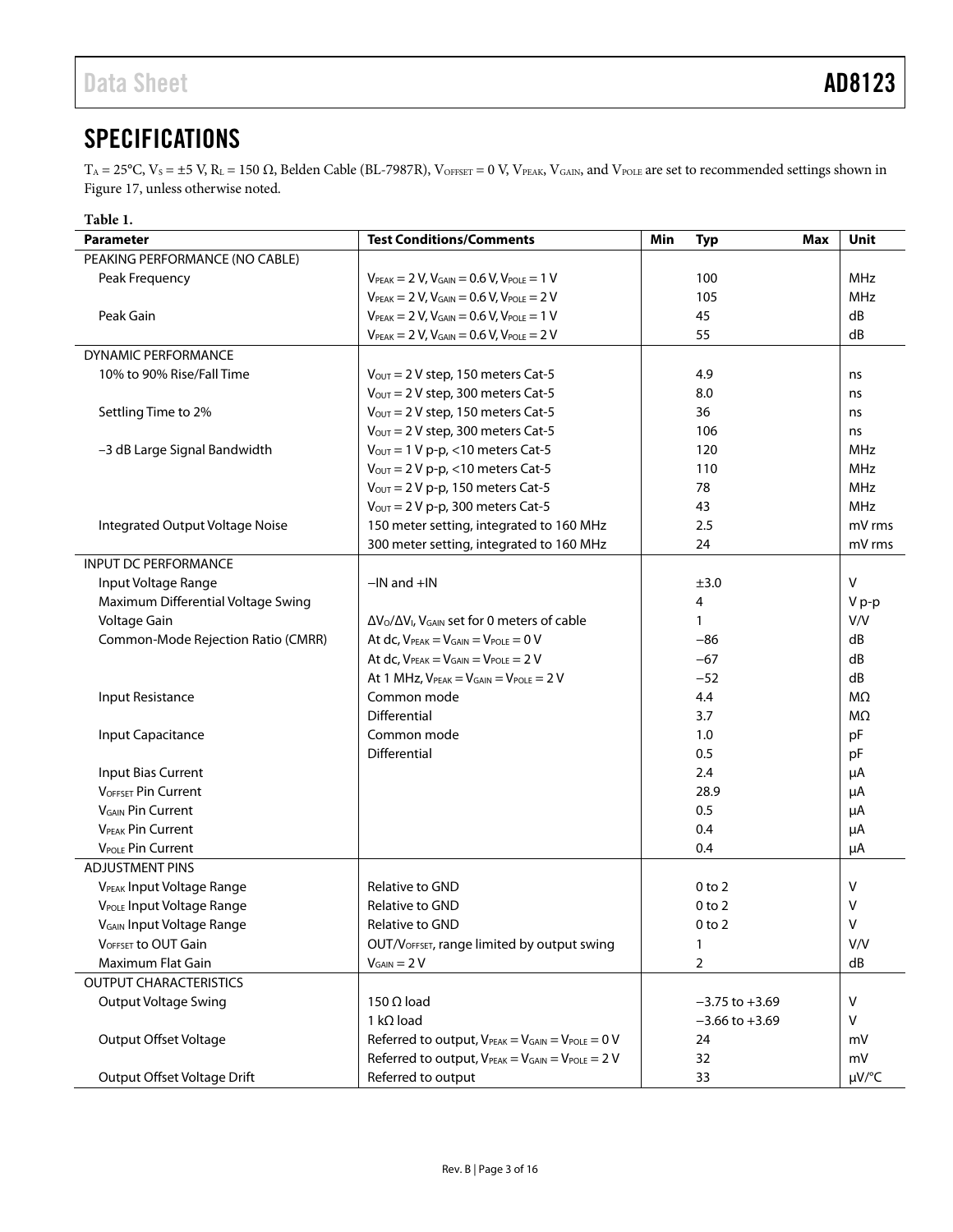| <b>Parameter</b>                      | <b>Test Conditions/Comments</b>                             | Min   | <b>Typ</b> | Max   | Unit                   |
|---------------------------------------|-------------------------------------------------------------|-------|------------|-------|------------------------|
| <b>POWER SUPPLY</b>                   |                                                             |       |            |       |                        |
| Operating Voltage Range               |                                                             | ±4.5  |            | ±5.5  | V                      |
| Positive Quiescent Supply Current     |                                                             |       | 132        |       | mA                     |
| Negative Quiescent Supply Current     |                                                             |       | 126        |       | mA                     |
| Supply Current Drift, Icc/IEE         |                                                             |       | 80         |       | $\mu A$ <sup>o</sup> C |
| Positive Power Supply Rejection Ratio | DC, referred to output                                      |       | $-51$      |       | dB                     |
| Negative Power Supply Rejection Ratio | DC, referred to output                                      |       | $-63$      |       | dB                     |
| Power Down, V <sub>IH</sub> (Minimum) | Minimum Logic 1 voltage                                     |       | 1.1        |       | v                      |
| Power Down, V <sub>IL</sub> (Maximum) | Maximum Logic 0 voltage                                     |       | 0.8        |       | v                      |
| Positive Supply Current, Powered Down | $V_{\text{PEAK}} = V_{\text{GAIN}} = V_{\text{POLE}} = 0 V$ |       | 1.1        |       | μA                     |
| Negative Supply Current, Powered Down | $V_{\text{PEAK}} = V_{\text{GAIN}} = V_{\text{POLE}} = 0 V$ |       | 0.7        |       | μA                     |
| <b>COMPARATORS</b>                    |                                                             |       |            |       |                        |
| Output Voltage Levels                 | $V_{OH}/V_{OL}$                                             |       | 3.33/0.043 |       | v                      |
| <b>Hysteresis</b>                     | <b>VHYST</b>                                                |       | 70         |       | mV                     |
| <b>Propagation Delay</b>              | t <sub>PD, LH</sub> /t <sub>PD, HL</sub>                    |       | 17.5/10.0  |       | ns                     |
| <b>Rise/Fall Times</b>                | <b>t</b> rise/teall                                         |       | 9.3/9.3    |       | ns                     |
| <b>Output Resistance</b>              |                                                             |       | 0.03       |       | Ω                      |
| OPERATING TEMPERATURE RANGE           |                                                             | $-40$ |            | $+85$ | °C                     |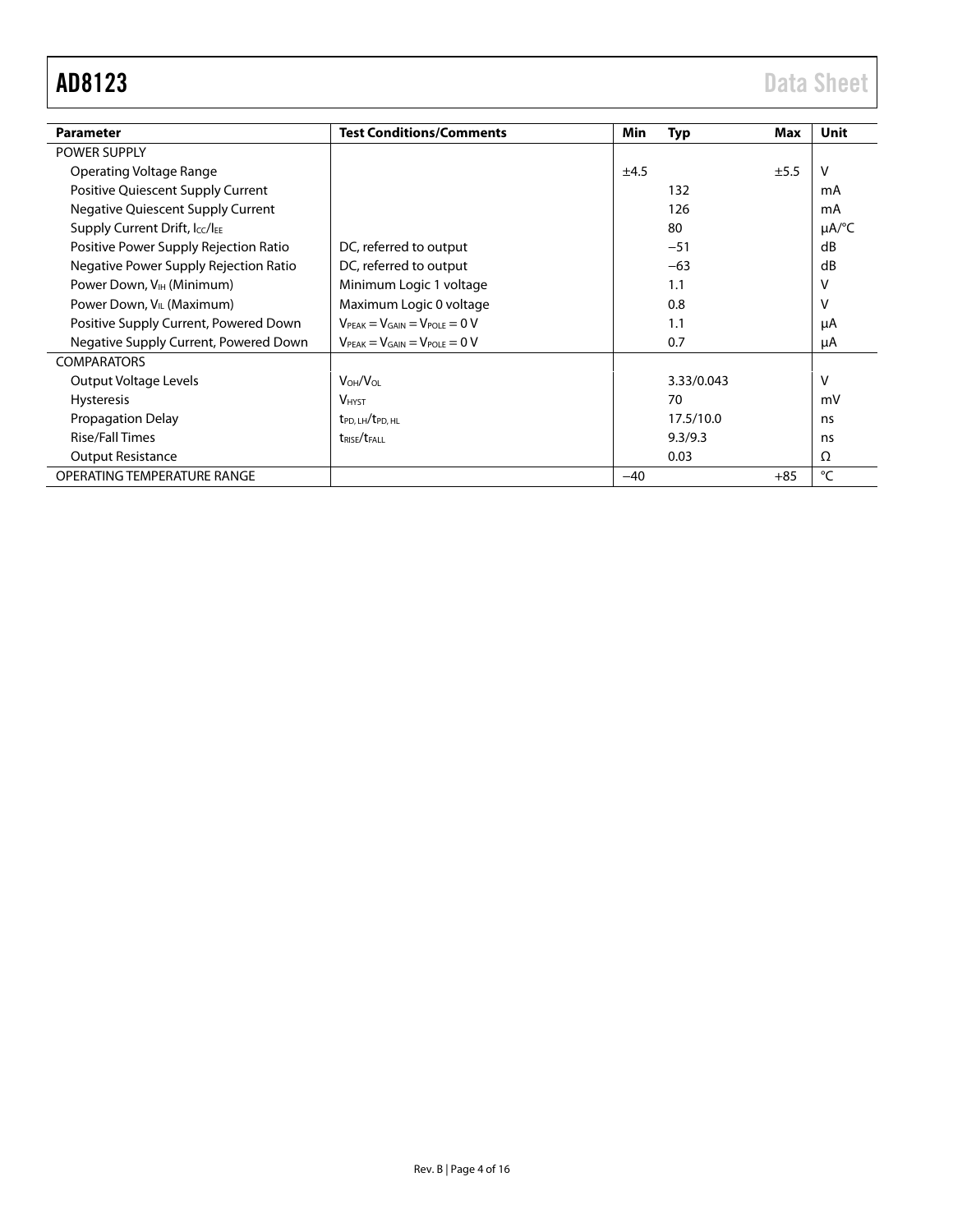## <span id="page-4-0"></span>ABSOLUTE MAXIMUM RATINGS

### **Table 2.**

| <b>Parameter</b>                     | Rating                               |
|--------------------------------------|--------------------------------------|
| Supply Voltage                       | 11 V                                 |
| <b>Power Dissipation</b>             | See Figure 3                         |
| Input Voltage (Any Input)            | $V_{S-}$ - 0.3 V to $V_{S+}$ + 0.3 V |
| Storage Temperature Range            | $-65^{\circ}$ C to $+125^{\circ}$ C  |
| <b>Operating Temperature Range</b>   | $-40^{\circ}$ C to $+85^{\circ}$ C   |
| Lead Temperature (Soldering, 10 sec) | $300^{\circ}$ C                      |
| Junction Temperature                 | $150^{\circ}$ C                      |

<span id="page-4-1"></span>Stresses at or above those listed under Absolute Maximum Ratings may cause permanent damage to the product. This is a stress rating only; functional operation of the product at these or any other conditions above those indicated in the operational section of this specification is not implied. Operation beyond the maximum operating conditions for extended periods may affect product reliability.

### **THERMAL RESISTANCE**

 $θ<sub>IA</sub>$  is specified for the worst-case conditions, that is,  $θ<sub>IA</sub>$  is specified for the device soldered in a circuit board in still air.

**Table 3. Thermal Resistance with the Underside Pad Connected to the Plane**

| Package Type/PCB Type | Unit               |  |
|-----------------------|--------------------|--|
| 40-Lead LFCSP/4-Layer | $\rm ^{\circ}$ C/W |  |

### *Maximum Power Dissipation*

The maximum safe power dissipation in th[e AD8123](http://www.analog.com/ad8123?doc=ad8123.pdf) package is limited by the associated rise in junction temperature  $(T_J)$  on the die. At approximately 150°C, which is the glass transition temperature, the plastic changes its properties. Even temporarily exceeding this temperature limit can change the stresses that the package exerts on the die, permanently shifting the parametric performance of the [AD8123.](http://www.analog.com/ad8123?doc=ad8123.pdf) Exceeding a junction temperature of 175°C for an extended time can result in changes in the silicon devices, potentially causing failure.

The power dissipated in the package  $(P_D)$  is the sum of the quiescent power dissipation and the power dissipated in the package due to the load drive for all outputs. The quiescent power is the voltage between the supply pins  $(V_s)$  times the quiescent current (I<sub>S</sub>). The power dissipation due to each load current is calculated by multiplying the load current by the voltage difference between the associated power supply and the output voltage. The total power dissipation due to load currents is then obtained by taking the sum of the individual power dissipations. RMS output voltages must be used when dealing with ac signals.

Airflow reduces  $\theta_{JA}$ . In addition, more metal directly in contact with the package leads from metal traces, through holes, ground, and power planes reduces the  $\theta_{IA}$ . The exposed paddle on the underside of the package must be soldered to a pad on the PCB surface that is thermally connected to a solid plane (usually the ground plane) to achieve the specified  $\theta_{JA}$ .

[Figure 3](#page-4-3) shows the maximum safe power dissipation in the package vs. the ambient temperature for the 40-lead LFCSP (29°C/W) on a JEDEC standard 4-layer board with the underside paddle soldered to a pad that is thermally connected to a PCB plane.  $θ<sub>JA</sub>$  values are approximations.



<span id="page-4-3"></span>*Figure 3. Maximum Power Dissipation vs. Temperature for a 4-Layer Board*

### <span id="page-4-2"></span>**ESD CAUTION**



ESD (electrostatic discharge) sensitive device. Charged devices and circuit boards can discharge without detection. Although this product features patented or proprietary protection circuitry, damage may occur on devices subjected to high energy ESD. Therefore, proper ESD precautions should be taken to avoid performance degradation or loss of functionality.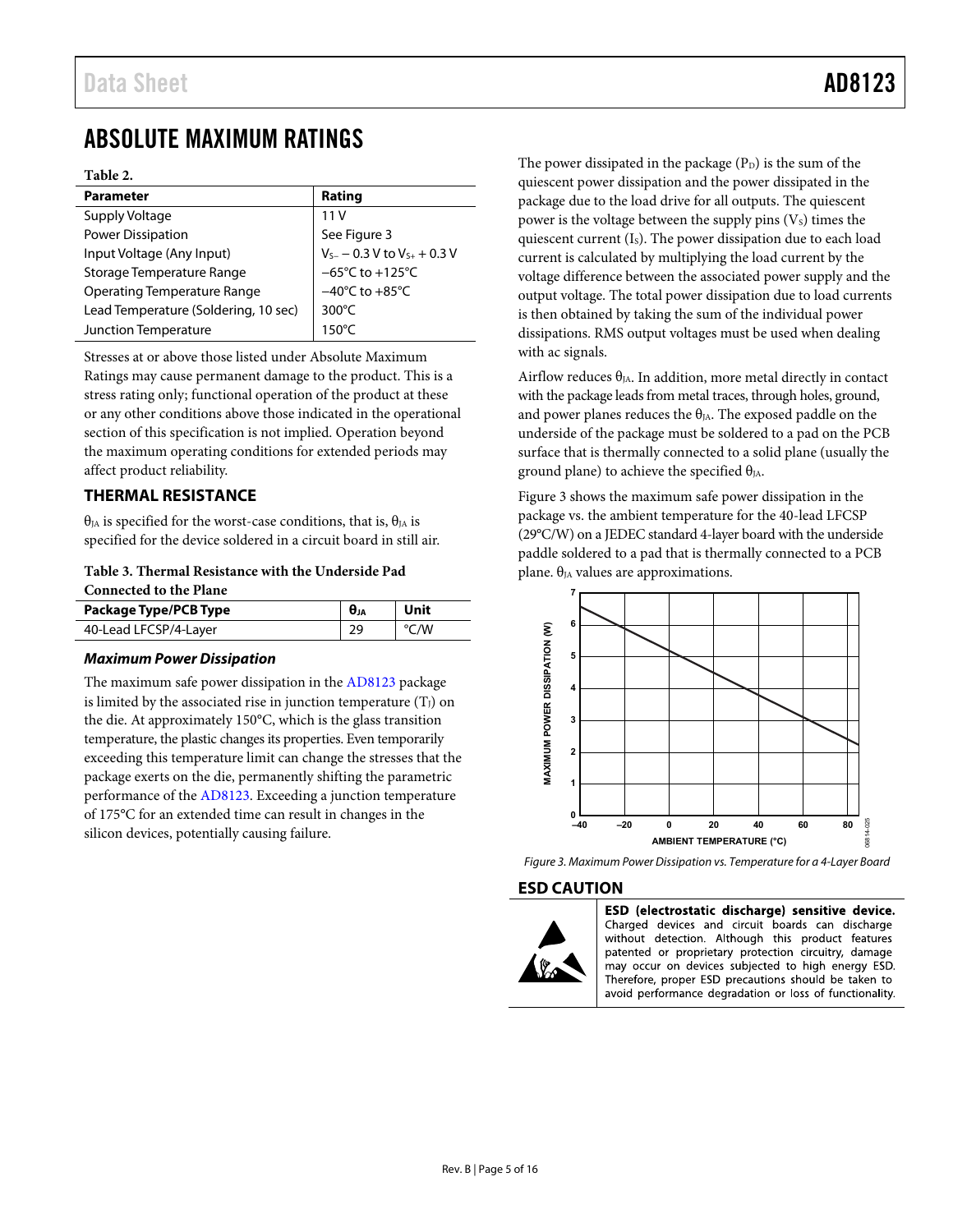## <span id="page-5-0"></span>PIN CONFIGURATION AND FUNCTION DESCRIPTIONS



### **Table 4. Pin Function Descriptions**

| Pin No.               | <b>Mnemonic</b>                  | <b>Description</b>                                                                                                                       |
|-----------------------|----------------------------------|------------------------------------------------------------------------------------------------------------------------------------------|
| 1, 10, 20, 21, 30, 40 | <b>NIC</b>                       | No Internal Connection.                                                                                                                  |
| 2                     | $+$ INCMP1                       | Positive Input, Comparator 1.                                                                                                            |
| 3                     | $-IN$ <sub>CMP1</sub>            | Negative Input, Comparator 1.                                                                                                            |
|                       | OUT <sub>CMP1</sub>              | Output, Comparator 1.                                                                                                                    |
| 5                     | $V_{S+}$ _CMP                    | Positive Power Supply, Comparator. Must be connected to V <sub>5+</sub> .                                                                |
| 6                     | OUT <sub>CMP2</sub>              | Output, Comparator 2.                                                                                                                    |
| 7                     | $-INCMP2$                        | Negative Input, Comparator 2.                                                                                                            |
| 8                     | $+$ IN $\epsilon$ <sub>MP2</sub> | Positive Input, Comparator 2.                                                                                                            |
| 9                     | $V_{S-}$ CMP                     | Negative Power Supply, Comparator. Must be connected to Vs-.                                                                             |
| 11, 14, 17, 22, 33    | $V_{S-}$                         | Negative Power Supply, Equalizer Sections.                                                                                               |
| 12                    | <b>OUTR</b>                      | Output, Blue Channel.                                                                                                                    |
| 13, 16, 19, 29, 36    | $V_{S+}$                         | Positive Power Supply, Equalizer Sections.                                                                                               |
| 15                    | <b>OUT</b> <sub>G</sub>          | Output, Green Channel.                                                                                                                   |
| 18                    | <b>OUTR</b>                      | Output, Red Channel.                                                                                                                     |
| 23                    | <b>VOFFSET</b>                   | Output Offset Control Voltage.                                                                                                           |
| 24, 39                | <b>GND</b>                       | Signal Ground Reference.                                                                                                                 |
| 25                    | <b>VGAIN</b>                     | Broadband Flat Gain Control Voltage.                                                                                                     |
| 26                    | <b>VPFAK</b>                     | Equalizer High Frequency Boost Control Voltage.                                                                                          |
| 27                    | <b>V</b> POLE                    | Equalizer Pole Location Adjustment Control Voltage.                                                                                      |
| 28                    | $\overline{PD}$                  | Power Down.                                                                                                                              |
| 31                    | $+IN_R$                          | Positive Input, Red Channel.                                                                                                             |
| 32                    | $-INR$                           | Negative Input, Red Channel.                                                                                                             |
| 34                    | $+$ IN $5$                       | Positive Input, Green Channel.                                                                                                           |
| 35                    | $-I$ N $G$                       | Negative Input, Green Channel.                                                                                                           |
| 37                    | $+IN_B$                          | Positive Input, Blue Channel.                                                                                                            |
| 38                    | $-IN_B$                          | Negative Input, Blue Channel.                                                                                                            |
|                       | <b>EPAD</b>                      | Exposed Paddle. Exposed paddle on the bottom of the package must be connected to a<br>PCB plane to achieve specified thermal resistance. |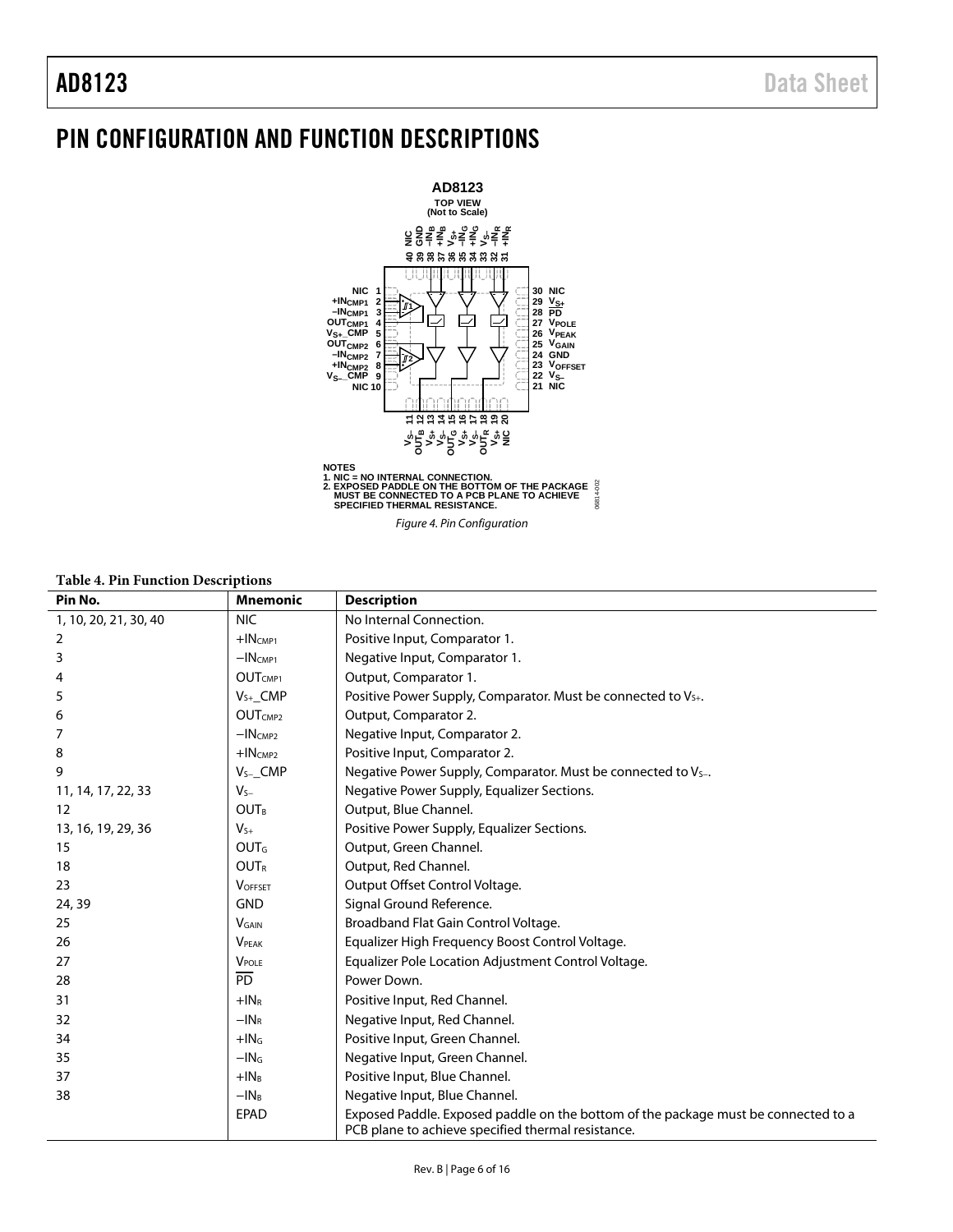## <span id="page-6-0"></span>TYPICAL PERFORMANCE CHARACTERISTICS

 $T_A = 25^{\circ}C$ ,  $V_S = \pm 5$  V,  $R_L = 150 \Omega$ , Belden Cable (BL-7987R),  $V_{OFSET} = 0$  V,  $V_{PEAK}$ ,  $V_{GAIN}$ , and  $V_{POLE}$  are set to recommended settings shown in [Figure 17,](#page-8-0) unless otherwise noted.



*Figure 5. Frequency Response for Various VGAIN Without Cable*



**Figure 6. Frequency Response for Various VPEAK Without Cable** 



*Figure 7. Frequency Response for Various V<sub>POLE</sub> Without Cable* 



*Figure 8. Equalized Frequency Response for Various Cable Lengths*



*Figure 9. Equalized −3 dB Bandwidth vs. Cable Length*

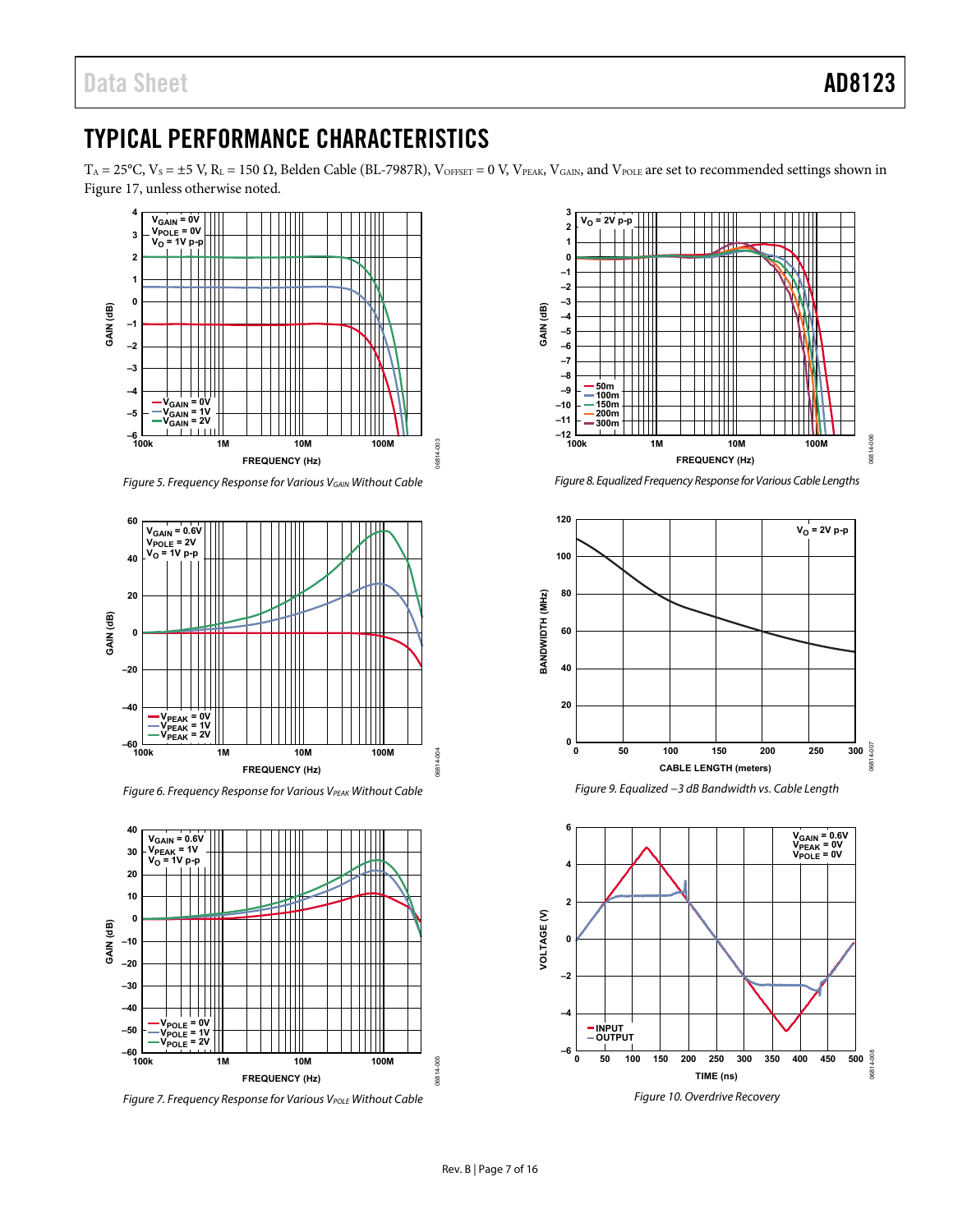

*Figure 11. Pulse Response for Various Cable Lengths (2 MHz)*



*Figure 12. Output Voltage Noise vs. Frequency for Various Cable Length*











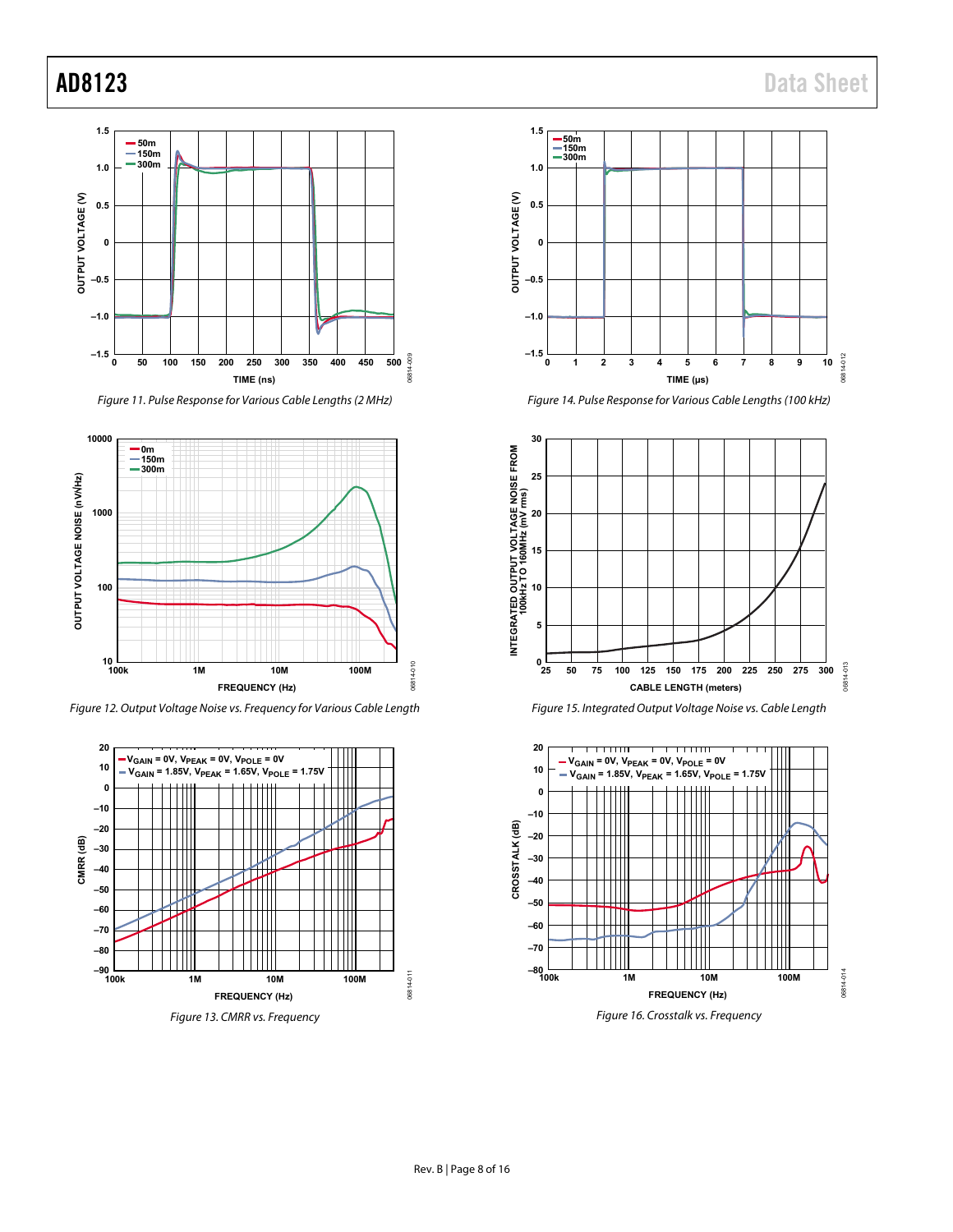## Data Sheet **AD8123**

<span id="page-8-1"></span><span id="page-8-0"></span>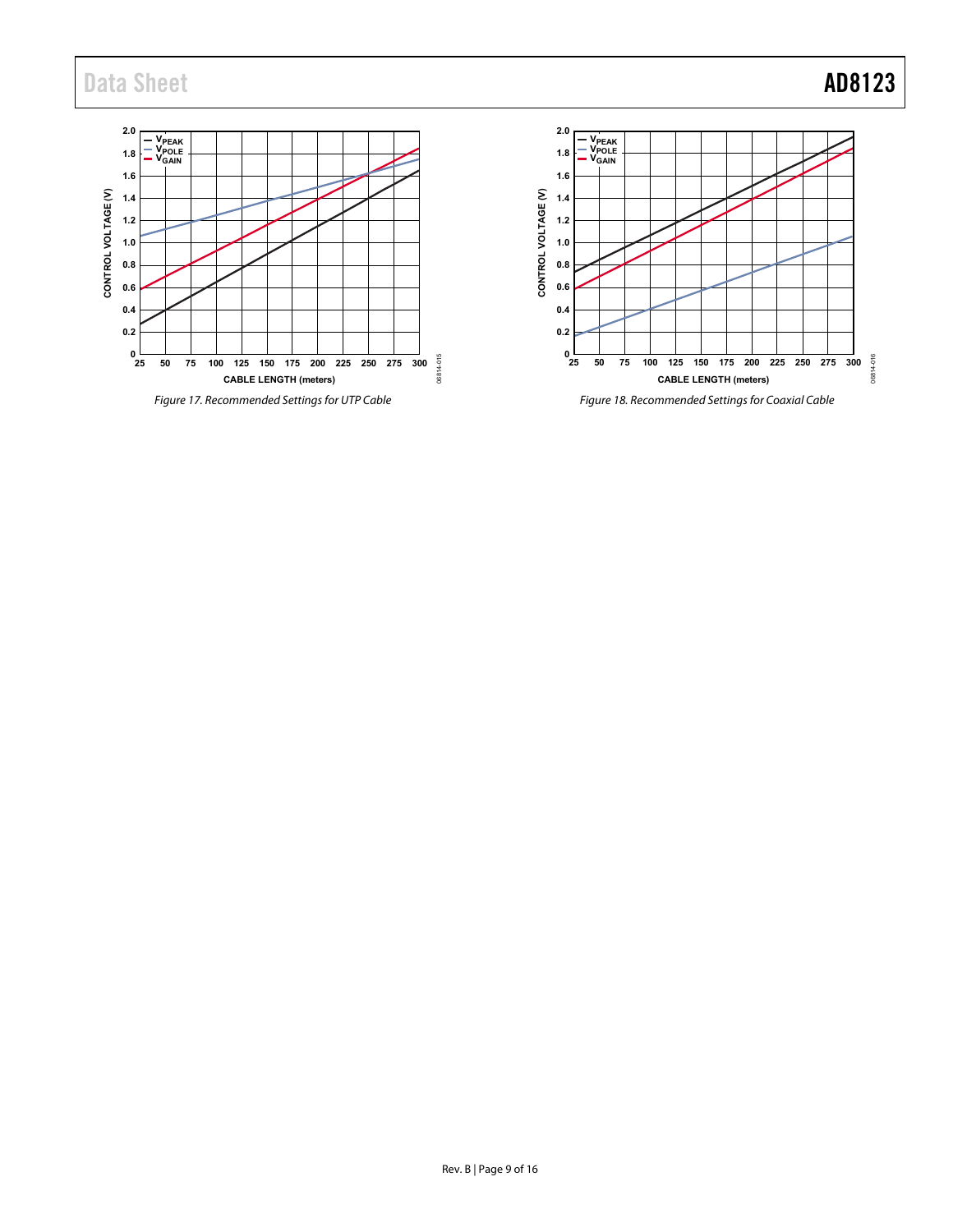## <span id="page-9-0"></span>THEORY OF OPERATION

The [AD8123](http://www.analog.com/ad8123?doc=ad8123.pdf) is a unity-gain, triple, wideband, low noise analog line equalizer that compensates for losses in UTP and coaxial cables up to 300 meters in length. The 3-channel architecture is targeted at high resolution RGB applications but can be used in HD YPbPr applications as well.

Three continuously adjustable control voltages, common to the RGB channels, are available to the designer to provide compensation for various cable lengths as well as for variations in the cable itself. The V<sub>PEAK</sub> input is used to control the amount of high frequency peaking. VPEAK is the primary control that is used to compensate for frequency and cable-length dependent, high frequency losses that are present due to the skin effect of the cable. A second control pin, V<sub>GAIN</sub>, is used to adjust broadband gain to compensate for low frequency flat losses present in the cable. A third control, VPOLE, is used to move the positions of the equalizer poles and can be linearly derived from VPEAK, as illustrated in the [Typical Performance Characteristics](#page-6-0) and [Applications](#page-10-0) [Information](#page-10-0) sections, for UTP and coaxial cables. Finally, an output offset adjust control, VOFFSET, allows the designer to shift the output dc level.

The [AD8123](http://www.analog.com/ad8123?doc=ad8123.pdf) has a high impedance differential input that makes termination simple and allows dc-coupled signals to be received directly from the cable. The [AD8123](http://www.analog.com/ad8123?doc=ad8123.pdf) input can also be used in a single-ended fashion in coaxial cable applications. For differential systems that require very high CMRR, a triple differential receiver, such as th[e AD8143](http://www.analog.com/AD8143?doc=AD8123.pdf) o[r AD8145,](http://www.analog.com/AD8145?doc=AD8123.pdf) can be placed in front of the [AD8123.](http://www.analog.com/ad8123?doc=ad8123.pdf)

The [AD8123](http://www.analog.com/ad8123?doc=ad8123.pdf) has a low impedance output that is capable of driving a 150  $\Omega$  load. For systems where the [AD8123](http://www.analog.com/ad8123?doc=ad8123.pdf) has to drive a high impedance capacitive load, it is recommended that a small series resistor be placed between the output and load to buffer the capacitance. The resistor should not be so large as to reduce the overall bandwidth to an unacceptable level.

The [AD8123](http://www.analog.com/ad8123?doc=ad8123.pdf) is designed such that systems that use short-tomedium-length cables do not pay a noise penalty for excess gain that they do not require. The high gain is only available for longer length systems where it is required. This feature is built into the V<sub>PEAK</sub> control and is transparent to the user.

Two comparators are provided on-chip that can be used for sync pulse extraction in systems that use sync-on-common mode encoding. Each comparator has very low output impedance and can therefore be used in a source-only cable termination scheme by placing a series resistor equal to the cable characteristic impedance directly on the comparator output. Additional details are provided in th[e Applications](#page-10-0) Information section.

## <span id="page-9-1"></span>**INPUT COMMON-MODE VOLTAGE RANGE CONSIDERATIONS**

When using th[e AD8123](http://www.analog.com/ad8123?doc=ad8123.pdf) as a receiver, it is important to ensure that its input common-mode voltage stays within the specified range. The received common-mode level is calculated by adding the common-mode level of the driver, the single-ended peak amplitude of the received signal, the amplitude of any sync pulses, and the other induced common-mode signals, such as ground shifts between the driver and the [AD8123](http://www.analog.com/ad8123?doc=ad8123.pdf) and pickup from external sources, such as power lines and fluorescent lights. See th[e Applications](#page-10-0) Information section for more details.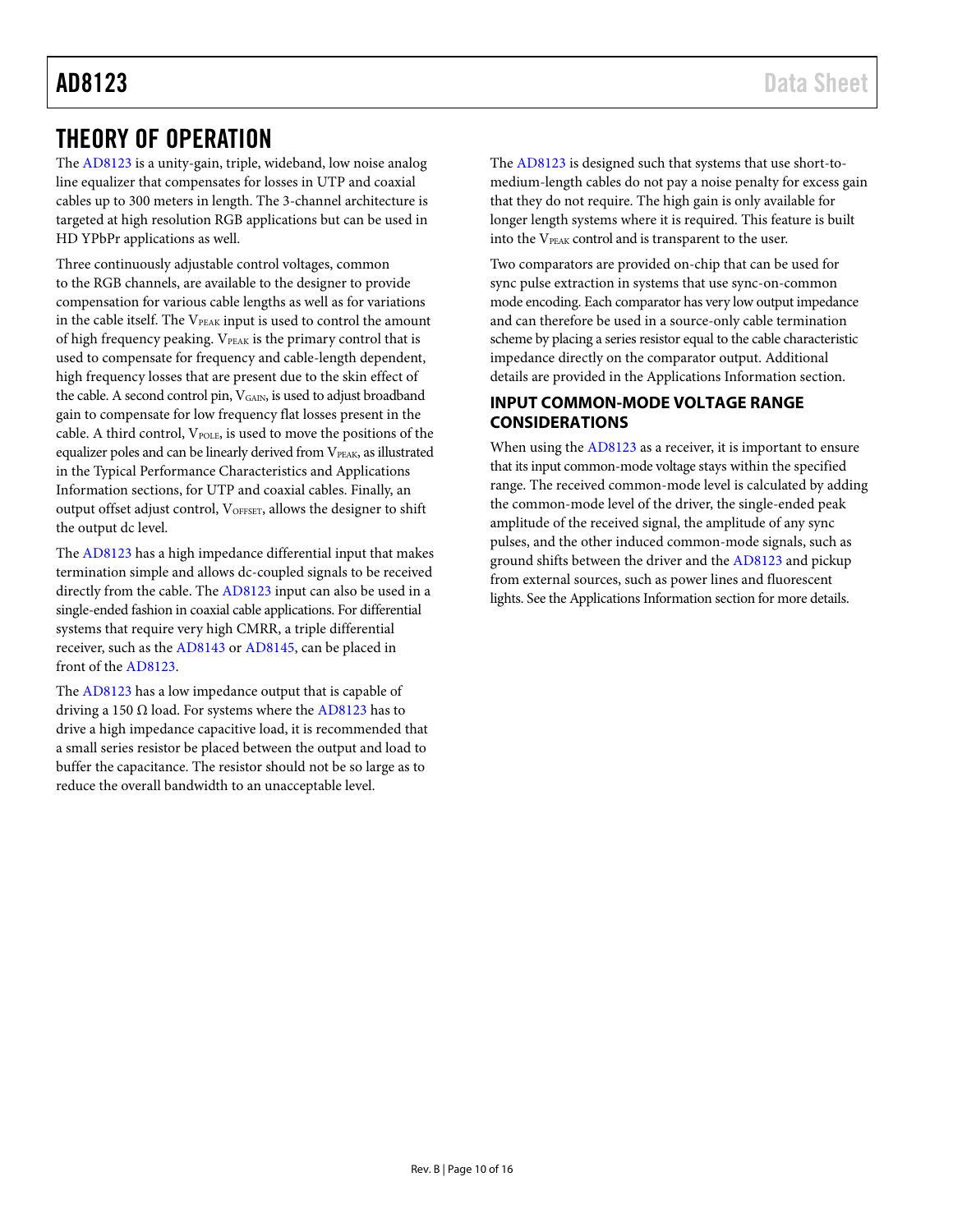## <span id="page-10-0"></span>APPLICATIONS INFORMATION **BASIC OPERATION**

<span id="page-10-1"></span>The [AD8123](http://www.analog.com/ad8123?doc=ad8123.pdf) is easy to apply because it contains everything on-chip needed for cable loss compensation[. Figure 20](#page-10-3) shows a basic application circuit (power supplies not shown) with common-mode sync pulse extraction that is compatible with the common-mode sync pulse encoding technique used in the [AD8134,](http://www.analog.com/AD8134?doc=AD8123.pdf) [AD8147,](http://www.analog.com/AD8147?doc=AD8123.pdf) an[d AD8148](http://www.analog.com/AD8148?doc=AD8123.pdf) triple differential drivers. If sync extraction is not required, the terminations can be single 100 Ω resistors, and the comparator inputs can be left floating. In [Figure 20,](#page-10-3) th[e AD8123](http://www.analog.com/ad8123?doc=ad8123.pdf) is feeding a high impedance input, such as a delay line or crosspoint switch, and the additional gain of two that makes up for double termination loss is not required.

## <span id="page-10-2"></span>**COMPARATORS**

In addition to general-purpose applications, the two on-chip comparators can be used to extract video sync pulses from the received common-mode voltages or to receive differential digital information. Built-in hysteresis helps to eliminate false triggers from noise. Th[e Sync Pulse Extraction Using Comparators](#page-11-0) section describes the sync extraction details.

The comparator outputs have nearly 0  $\Omega$  output impedance and are designed to drive source-terminated transmission lines. The source termination technique uses a resistor in series with each comparator output such that the sum of the comparator source resistance ( $\approx 0 \Omega$ ) and the series resistor equals the transmission line characteristic impedance. The load end of the transmission line is high impedance. When the signal is launched into the source termination, its initial value is one-half of its source value because its amplitude is divided by two in the voltage divider formed by the source termination and the transmission line. At the load, the signal experiences nearly 100% positive reflection due to the high impedance load and is restored to nearly its full value. This technique is commonly used in PCB layouts that involve high speed digital logic.

[Figure 19](#page-10-4) shows how to apply the comparators with source termination when driving a 50  $\Omega$  transmission line that is high impedance at its receive end.



<span id="page-10-4"></span>*Figure 19. Using Comparator with Source Termination*



<span id="page-10-3"></span>*Figure 20. Basic Application Circuit with Common-Mode Sync Extraction*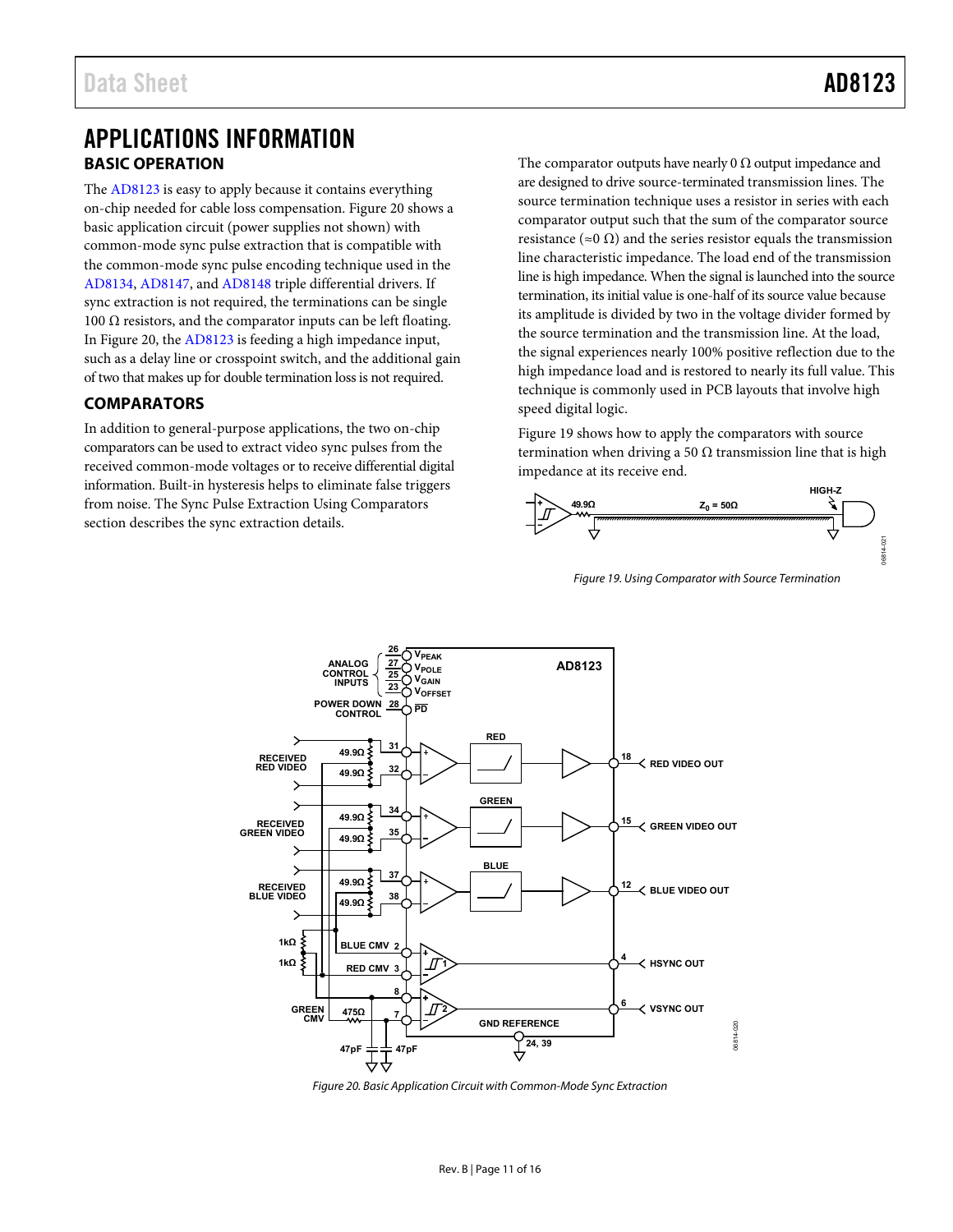## <span id="page-11-0"></span>**SYNC PULSE EXTRACTION USING COMPARATORS**

The [AD8123](http://www.analog.com/ad8123?doc=ad8123.pdf) is useful in many systems that transport computer video signals, which are typically comprised of red, green, and blue (RGB) video signals and separate horizontal and vertical sync signals. Because the sync signals are separate and not embedded in the color signals, it is advantageous to transmit them using a simple scheme that encodes them among the three common-mode voltages of the RGB signals. Th[e AD8134,](http://www.analog.com/AD8134?doc=AD8123.pdf) [AD8147,](http://www.analog.com/AD8147?doc=AD8123.pdf) an[d AD8148](http://www.analog.com/AD8148?doc=AD8123.pdf) triple differential drivers are natural complements to the [AD8123](http://www.analog.com/ad8123?doc=ad8123.pdf) because they perform the sync pulse encoding with the necessary circuitry on-chip.

The sync encoding equations follow:

$$
Red\ V_{CM} = \frac{K}{2} \Big[ V - H \Big] \tag{1}
$$

$$
Green V_{CM} = \frac{K}{2} \left[ -2 V \right] \tag{2}
$$

$$
Blue\ V_{CM} = \frac{K}{2} \Big[ V + H \Big] \tag{3}
$$

where:

*Red VCM*, *Green VCM*, and *Blue VCM* are the transmitted commonmode voltages of the respective color signals.

*K* is an adjustable gain constant that is set by th[e driver.](http://www.analog.com/AD8134)  *V* and *H* are the vertical and horizontal sync pulses, defined with a weight of −1 when the pulses are in their low states, and a weight of +1 when they are in their high states.

The [AD8134](http://www.analog.com/AD8134?doc=AD8123.pdf) and [AD8146](http://www.analog.com/AD8146?doc=AD8123.pdf)[/AD8147](http://www.analog.com/AD8147?doc=AD8123.pdf)[/AD8148](http://www.analog.com/AD8148?doc=AD8123.pdf) data sheets contain further details regarding the encoding scheme. [Figure 20](#page-10-3) illustrates how th[e AD8123](http://www.analog.com/ad8123?doc=ad8123.pdf) comparators can be used to extract the horizontal and vertical sync pulses that are encoded on the RGB commonmode voltages by the aforementioned drivers.

## <span id="page-11-1"></span>USING THE V<sub>PEAK</sub>, V<sub>POLE</sub>, V<sub>GAIN</sub>, AND V<sub>OFFSET</sub> INPUTS

The V<sub>PEAK</sub> input is the main peaking control and is used to compensate for the low-pass roll-off in the cable response. The VPOLE input is a secondary frequency response shaping control that shifts the positions of the equalizer poles. The  $V_{\text{GAN}}$  input controls the wideband flat gain and is used to compensate for the low frequency cable loss that is nominally flat. The VOFFSET input is used to produce an offset at th[e AD8123](http://www.analog.com/ad8123?doc=ad8123.pdf) output. The output offset is equal to the voltage applied to the VOFFSET input, limited by the output swing limits.

The VPEAK and VPOLE controls can be used independently or they can be coupled to form a single peaking control. Whil[e Figure 17](#page-8-0) an[d Figure 18](#page-8-1) show recommended settings vs. cable length, designers may find other combinations that they prefer. These two controls give designers extra freedom, as well as the ability to compensate for different cable types (such as UTP and coaxial cable), as opposed to having only a single frequency shaping control.

In some cases, as would likely be with automatic control, the VPEAK control is derived from a low impedance source, such as an op amp. [Figure 21](#page-11-2) shows how to derive  $V_{POLE}$  from  $V_{PEAK}$  in a UTP application according to the recommended curves shown in [Figure 17,](#page-8-0) when  $V_{PEAK}$  originates from a low impedance source. Clearly, the 5 V supply must be clean to provide a clean V<sub>POLE</sub> voltage.



<span id="page-11-2"></span>*Figure 21. Deriving V<sub>POLE</sub> from V<sub>PEAK</sub> with Low-Z Source for UTP Cable* 

The 20  $\Omega$  series resistor in the V<sub>PEAK</sub> path provides capacitive load buffering for the op amp. This value can be modified, depending on the actual capacitive load.

In automatic equalization circuits that place the control voltages inside feedback loops, attention must be paid to the poles produced by the summing resistors and load capacitances.

The peaking can also be adjusted by a mechanical or digitally controlled potentiometer. In these cases, if the resistance of the potentiometer is a couple of orders of magnitude lower than the values of the resistors used to develop VPOLE, its resistance can be ignored[. Figure 22](#page-11-3) shows how to use a 500  $\Omega$  potentiometer with the resistor values shown i[n Figure 21](#page-11-2) scaled up by a factor of 10.



<span id="page-11-3"></span>**Figure 22. Deriving V<sub>POLE</sub>** from V<sub>PEAK</sub> with Potentiometer for UTP Cable

Many potentiometers have wide tolerances. If a wide tolerance potentiometer is used, it may be necessary to change the value of the 750  $\Omega$  resistor to obtain a full swing for VPEAK.

The VGAIN input is essentially a contrast control and can be set by adjusting it to produce the correct amplitude of a known test signal (such as a white screen) at th[e AD8123](http://www.analog.com/ad8123?doc=ad8123.pdf) output.

V<sub>GAIN</sub> can also be derived from V<sub>PEAK</sub> according to the linear relationships shown i[n Figure 17](#page-8-0) and [Figure 18.](#page-8-1) [Figure 23](#page-11-4) shows how to derive VPOLE and VGAIN from VPEAK in a UTP application that originates from a low-Z source.



<span id="page-11-4"></span>*Figure 23. Deriving VPOLE and VGAIN from VPEAKwith Low-Z Source for UTP Cable*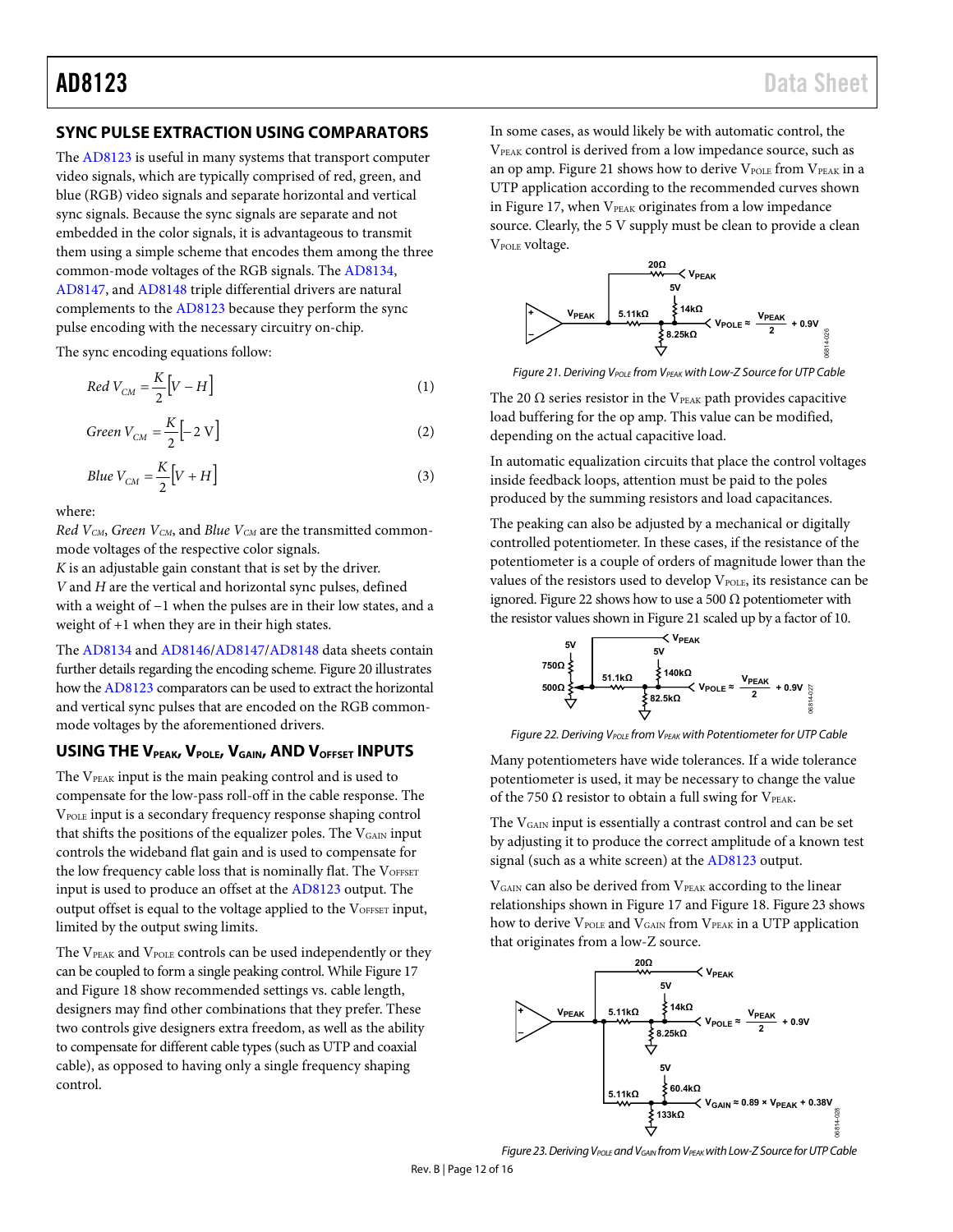## <span id="page-12-0"></span>**USING TH[E AD8123](http://www.analog.com/ad8123?doc=ad8123.pdf) WITH COAXIAL CABLE**

The VPOLE control allows th[e AD8123 t](http://www.analog.com/ad8123?doc=ad8123.pdf)o be used with other types of cable, including coaxial cable. [Figure 18 p](#page-8-1)resents the recommended settings for VPEAK, VPOLE, and VGAIN when the [AD8123 i](http://www.analog.com/ad8123?doc=ad8123.pdf)s used with good quality 75  $\Omega$  video cable. Figure 24 shows how to derive VPOLE and VGAIN from VPEAK in a coaxial cable application where  $V_{PEAK}$  originates from a low-Z source.



<span id="page-12-4"></span>Figure 24. Deriving V<sub>POLE</sub> and V<sub>GAIN</sub> from V<sub>PEAK</sub> with Low-Z Source for Coaxial Cable

The op amp in the circuit that develops V<sub>GAIN</sub> is required to insert the offset of −0.62 V with a gain from VPEAK to VGAIN that is close to unity. A passive offset circuit would require an offset injection voltage that is much larger in magnitude than the available −5 V supply. Clearly, the V<sub>GAIN</sub> control voltage can also be developed independently.

The [AD8123](http://www.analog.com/ad8123?doc=ad8123.pdf) differential input can accept signals carried over unbalanced cable, as shown i[n Figure 25,](#page-12-5) for an unbalanced 75 Ω coaxial cable termination.



## <span id="page-12-5"></span><span id="page-12-1"></span>**DRIVING 75 Ω VIDEO CABLE WITH THE [AD8123](http://www.analog.com/ad8123?doc=ad8123.pdf)**

When the RGB outputs must drive a 75  $\Omega$  line rather than a high impedance load, an additional gain of two is required to make up for the double termination loss (75  $\Omega$  source and load terminations). There are two options available for this.

One option is to place the additional gain of 2 at the drive end by using the [AD8148](http://www.analog.com/AD8148?doc=AD8123.pdf) triple differential driver to drive the cable. The [AD8148 h](http://www.analog.com/AD8148?doc=AD8123.pdf)as a fixed gain of 4 instead of the usual gain of 2 and thereby provides the required additional gain of 2 without having to add additional amplifiers to the signal chain. The [AD8148 a](http://www.analog.com/AD8148?doc=AD8123.pdf)lso contains sync-on-common-mode encoding. If sync-on-common-mode is not required, it can be deactivated on th[e AD8148 b](http://www.analog.com/AD8148?doc=AD8123.pdf)y connecting its SYNC LEVEL input to ground.

The other option is to include a triple gain-of-2 buffer, such as the [ADA4862-3,](http://www.analog.com/ADA4862-3?doc=AD8123.pdf) on th[e AD8123 R](http://www.analog.com/ad8123?doc=ad8123.pdf)GB outputs, as shown in [Figure 26](#page-12-6)  for one channel (power supplies not shown). Th[e ADA4862-3](http://www.analog.com/ADA4862-3?doc=AD8123.pdf) provides the gain of 2 that compensates for the doubletermination loss.



## <span id="page-12-6"></span><span id="page-12-2"></span>**DRIVING A CAPACITIVE LOAD**

When driving a high impedance capacitive input, it is necessary to place a small series resistor between each of the thre[e AD8123](http://www.analog.com/ad8123?doc=ad8123.pdf) video outputs and the load to buffer the input capacitance of the device being driven. Clearly, the resistor value must be small enough to preserve the required bandwidth.

## <span id="page-12-3"></span>**FILTERING THE RGB OUTPUTS**

In some cases, it is desirable to place low-pass filters on the [AD8123 v](http://www.analog.com/ad8123?doc=ad8123.pdf)ideo outputs to reduce high frequency noise. A 3-pole Butterworth filter with cutoff frequency in the neighborhood of 140 MHz is sufficient in most applications[. Figure 27 a](#page-12-7)n[d Figure 28](#page-12-8)  present filters for the high impedance load case (driving a delay line, crosspoint switch[, ADA4862-3\)](http://www.analog.com/ADA4862-3?doc=AD8123.pdf) and the double-termination case (75  $\Omega$  source and load resistances), respectively. In the high impedance load case, the load capacitance must be absorbed in the capacitor that is placed across the load. For example, in [Figure 27,](#page-12-7) if the high-Z load were the input to a[n ADA4862-3,](http://www.analog.com/ADA4862-3?doc=AD8123.pdf)  which has an input capacitance of 2 pF, the filter capacitor value in parallel with the input would be 15 pF to obtain 17 pF.



<span id="page-12-7"></span>Figure 27. 140 MHz Low-Pass Filter o[n AD8123 O](http://www.analog.com/ad8123?doc=ad8123.pdf)utput Feeding High-Z Load



<span id="page-12-8"></span>Figure 28. 135 MHz Low-Pass Filter o[n AD8123 O](http://www.analog.com/ad8123?doc=ad8123.pdf)utput Feeding Doubly Terminated Load

These filters are by no means the only choices but are presented here as examples. In the high-Z load case, it is important to keep the filter source resistance large enough to buffer the capacitive loading presented by the first capacitor in the filter.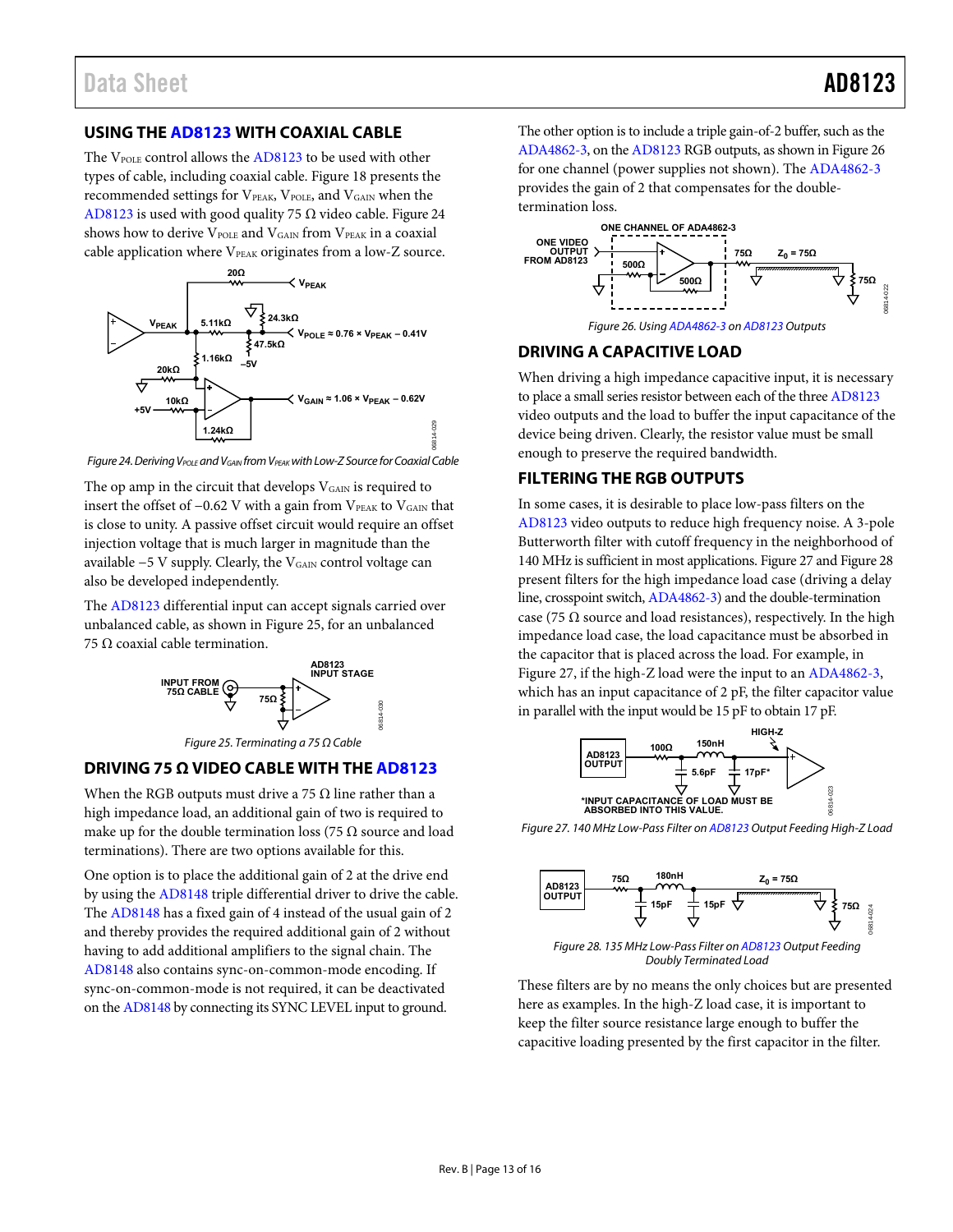## <span id="page-13-0"></span>**POWER SUPPLY FILTERING**

External power supply filtering between the system power supplies and th[e AD8123](http://www.analog.com/ad8123?doc=ad8123.pdf) is required in most applications to prevent supply noise from contaminating the received signal as well as to prevent unwanted feedback through the supplies that could cause instability[. Figure 29](#page-13-2) shows that the [AD8123](http://www.analog.com/ad8123?doc=ad8123.pdf) power supply rejection decreases with increasing frequency. These plots are for the lowest control settings and shift upward as the peaking is increased.



*Figure 29. [AD8123](http://www.analog.com/ad8123?doc=ad8123.pdf) PSRR vs. Frequency*

<span id="page-13-2"></span>A suitable filter that uses a surface-mount ferrite bead is shown in [Figure 30,](#page-13-3) and its frequency response is shown in [Figure 31.](#page-13-4) Because the frequency response was taken using a 50  $\Omega$  network analyzer and with only one 0.1 µF capacitor on the [AD8123](http://www.analog.com/ad8123?doc=ad8123.pdf) side, the actual amount of rejection provided by the filter in a real-world application will be different from that shown in [Figure 31.](#page-13-4) The general shape of the rejection curve, however, matches [Figure 31,](#page-13-4) providing substantially increased overall PSRR from approximately 5 MHz to 500 MHz, where it is most needed. One filter is required on each of the two supplies (not one filter per supply pin).

<span id="page-13-3"></span>



<span id="page-13-4"></span>*Figure 31. Power Supply Filter Frequency Response in a 50 Ω System*

### <span id="page-13-1"></span>**LAYOUT AND POWER SUPPLY DECOUPLING CONSIDERATIONS**

Standard high speed PCB layout practices must be adhered to when designing with the [AD8123.](http://www.analog.com/ad8123?doc=ad8123.pdf) A solid ground plane is required and controlled impedance traces must be used when interconnecting the high speed signals. Source termination resistors on all of the outputs must be placed as close as possible to the output pins.

The exposed paddle on the underside of the [AD8123](http://www.analog.com/ad8123?doc=ad8123.pdf) must be connected to a pad that connects to at least one PCB plane. Use several thermal vias to make the connection between the pad and the plane(s).

High quality 0.1 µF power supply decoupling capacitors must be placed as close as possible to all of the supply pins. Use small surface-mount ceramic capacitors for these. Tantalum capacitors are recommended for bulk supply decoupling.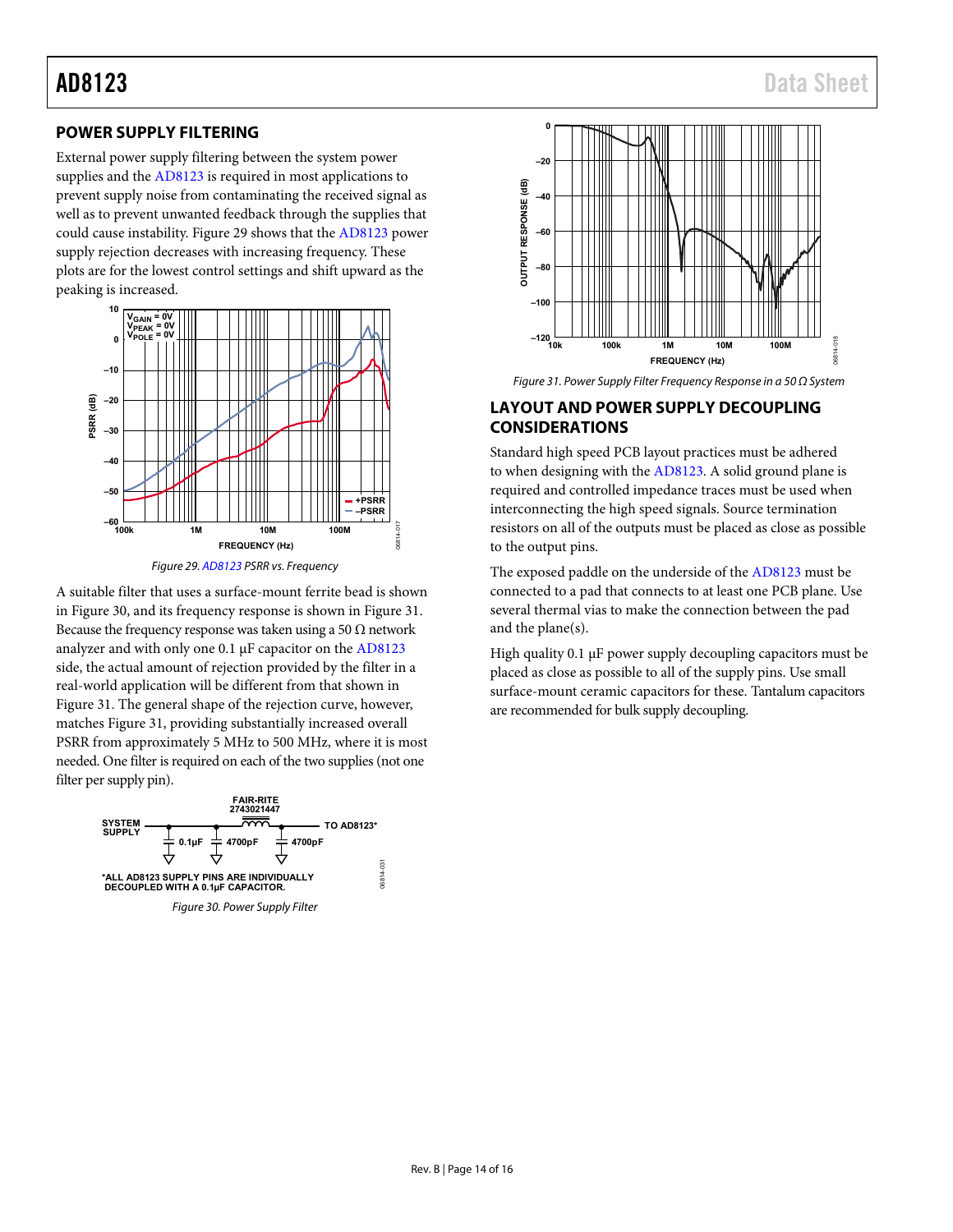### <span id="page-14-0"></span>**INPUT COMMON-MODE RANGE**

Most applications that use th[e AD8123](http://www.analog.com/ad8123?doc=ad8123.pdf) as a receiver use a driver (such as one from the [AD8146/](http://www.analog.com/AD8146?doc=AD8123.pdf)[AD8147/](http://www.analog.com/AD8147?doc=AD8123.pdf)[AD8148 f](http://www.analog.com/AD8148?doc=AD8123.pdf)amily, the [AD8133,](http://www.analog.com/AD8133?doc=AD8123.pdf) or th[e AD8134\)](http://www.analog.com/AD8134?doc=AD8123.pdf) powered from ±5 V supplies. This places the common-mode voltage on the line nominally at 0 V relative to the ground potential at the driver and provides optimum immunity from any common-mode anomalies picked up along the cable (including ground shifts between the driver and receiver ends). In many of these applications, th[e AD8123 i](http://www.analog.com/ad8123?doc=ad8123.pdf)nput voltage range of typically ±3.0 V is sufficient. If wider input range is required, the [AD8143 t](http://www.analog.com/AD8143?doc=AD8123.pdf)riple receiver (input common-mode range equals ±10.5 V on ±12 V supplies) can be placed in front of th[e AD8123.](http://www.analog.com/ad8123?doc=ad8123.pdf) [Figure 32 i](#page-14-3)llustrates how this is done for one channel.



<span id="page-14-3"></span>The Schottky diodes are required to protect the [AD8123 f](http://www.analog.com/ad8123?doc=ad8123.pdf)rom an[y AD8143 o](http://www.analog.com/AD8143?doc=AD8123.pdf)utputs that may exceed th[e AD8123 i](http://www.analog.com/ad8123?doc=ad8123.pdf)nput limits. The 49.9  $\Omega$  resistor limits the fault current and produces a pole at approximately 800 MHz with the effective diode capacitance of 3 pF and th[e AD8123 i](http://www.analog.com/ad8123?doc=ad8123.pdf)nput capacitance of 1 pF. The pole drops the response by only 0.07 dB at 100 MHz and therefore has a negligible effect on the signal.

When using a single 5 V supply on the driver side, the commonmode voltage at the driver is typically midsupply, or  $V_{CM} = 2.5 V$ . The largest received differential video signal is approximately 700 mV p-p, and this therefore adds  $175 \text{ mV}$ <sub>PEAK</sub> to the commonmode voltage, resulting in a worst-case peak voltage of 2.675 V on a[n AD8123](http://www.analog.com/ad8123?doc=ad8123.pdf) input (presuming there is no ground shift between driver and receiver). This is within th[e AD8123](http://www.analog.com/ad8123?doc=ad8123.pdf) input voltage swing limits, and such a system works well as long as the difference in ground potential between driver and receiver does not cause the input voltage swing to exceed its specified limits.

When used, common-mode sync signals are generally applied with a peak deviation of 500 mV and thereby increase the common-mode level from 2.675 V to 3.175 V. This commonmode level exceeds the specified input voltage swing limits of ±3.0 V; therefore, the [AD8123 c](http://www.analog.com/ad8123?doc=ad8123.pdf)annot be used with a system that uses common-mode sync encoding with 500 mV sync peak deviation and 2.5 V common-mode line level. While it is possible to operate a driver powered from a single 5 V supply at a commonmode voltage of <2.5 V to obtain a received voltage swing that is within the specified limits, there is not much margin for other shifts in the common-mode level due to interference pickup and differing ground potentials. There are two ways to increase the common-mode range of the overall system. One is to power the driver from ±5 V supplies, and the other is to place a[n AD8143](http://www.analog.com/AD8143?doc=AD8123.pdf) in front of th[e AD8123,](http://www.analog.com/ad8123?doc=ad8123.pdf) as shown i[n Figure 32.](#page-14-3) These techniques can be combined or applied separately.

## <span id="page-14-1"></span>**SMALL SIGNAL FREQUENCY RESPONSE**

Though th[e AD8123 l](http://www.analog.com/ad8123?doc=ad8123.pdf)arge signal frequency response  $(V<sub>o</sub> = 1 V p-p)$  is of most concern, occasionally designers are interested in the small signal frequency response. The [AD8123](http://www.analog.com/ad8123?doc=ad8123.pdf) frequency response for  $V_0 = 300$  m V p-p is shown in Figure 33 for 200 meter and 300 meter cable lengths.



<span id="page-14-4"></span>Figure 33. Small Signal Frequency Response for Various Cable Lengths

## <span id="page-14-2"></span>**POWER-DOWN**

The power-down feature is intended to be used to reduce power consumption when a particular device is not in use and does not place the output in a high-Z state when asserted. The input logic levels and supply current in power-down mode are presented in the Power Supply section of [Table 1.](#page-2-1)